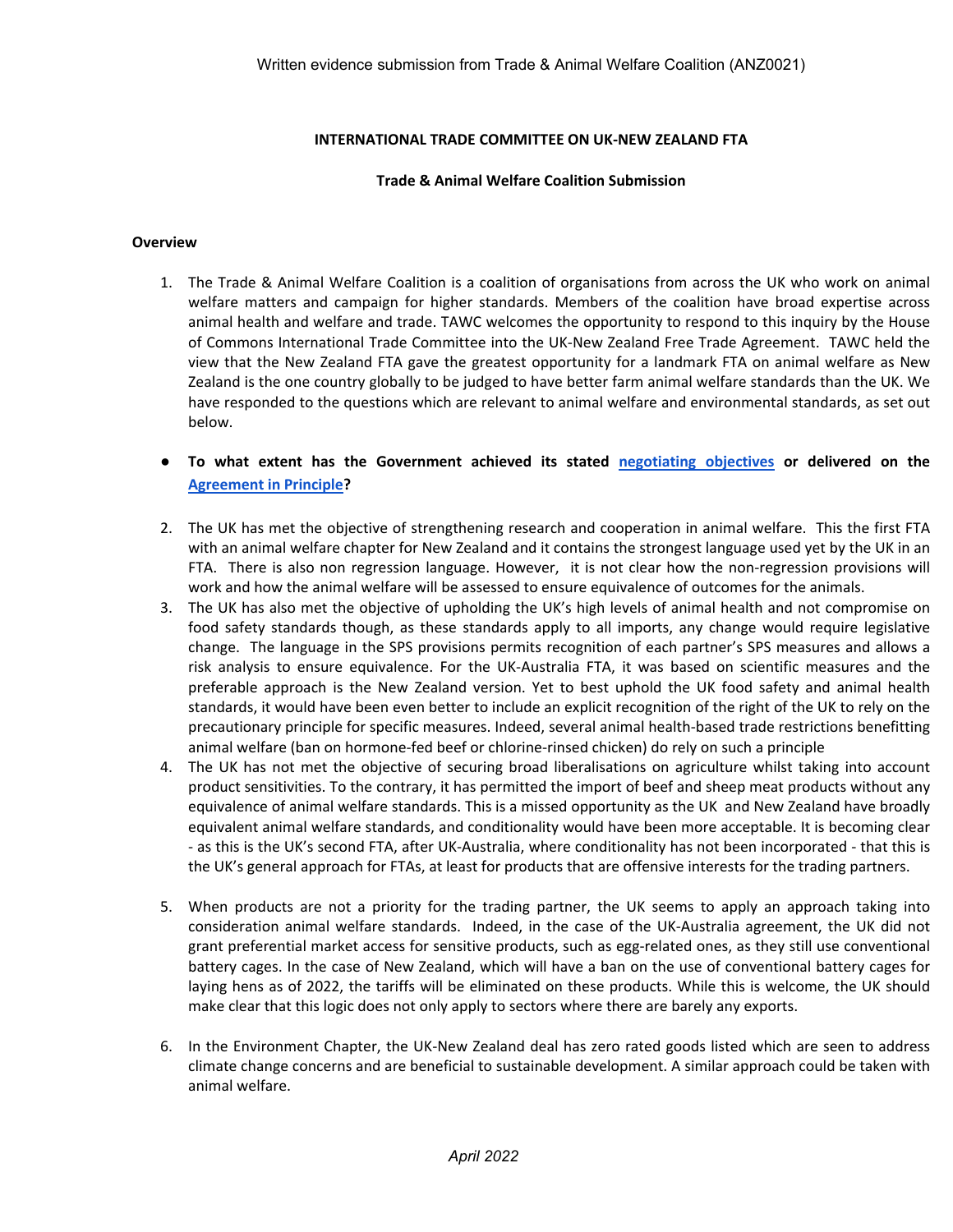- How might the UK-New Zealand FTA affect you, your business or organisation, or those that you represent? If possible, please describe the current situation and what you expect to change as a result of this agreement.
- 7. The members of TAWC work to raise animal welfare standards and such standards would be under threat if the UK agreed trade deals that grant preferential market access to products produced to lower standards. The reason is that there could be a cost differential in producing the product in the UK under higher welfare standards compared to lower standards in the third country. This means that importing lower welfare products could become cheaper, and that could lead to UK consumers fueling more production abroad under lower standards, which would go against their wishes. There would also be an impact on the public who are often represented by TAWC members and who have indicated their strong support for high animal welfare standards. Broadly amongst the public, 75%<sup>1</sup>, have shown their support for the Government to honour its commitment not to lower animal welfare standards in FTAs, and above 90% would want imported products to respect animal welfare standards equivalent to those applied in the UK. .

# ● **What opportunities or potential costs does this agreement present for:**

# **The UK as a whole?**

8. There are minimal opportunities to the UK economy - the Government's own figures show it is targeted to increase bilateral trade by £17 billion and boost the economy by £0.8 billion (0.03% of current GDP)<sup>2</sup>. Whilst there is an increase, there is a decrease on food and farming specifically and the Impact Assessment sets out that part of the gains results from a reallocation of resources away from agriculture, forestry, and fishing (around -£48 million) and semi-processed foods (around -£97 million).

## **Particular sectors of the UK economy?**

9. The UK has agreed to increase access greatly by reducing tariffs on imports for beef and lamb. This may have an impact on the UK's beef and lamb producers, however, it is expected, as most of New Zealand's beef and lamb trade already goes to China and other East Asian countries, that New Zealand will not fill its TRQ even in 2023 as there is no spare capacity in the beef sector to rapidly increase production. Nonetheless FTAs are meant to last so these TRQs are always available to New Zealand and it is a poor model for future FTAs, given the lack of conditionality in the FTA that could result in the farmer sector feeling insecure about the impact of wider FTAs.

# **The UK's devolved nations and English regions?**

10. Trade is a reserved matter with the devolved countries having no official say in what is agreed by the UK in an FTA and under the Internal Markets Act 2020, any imports of food produced in other countries has to be allowed to be sold in the devolved nations. It is not clear if New Zealand will use the increased TRQs to export small amounts of high value beef or lamb or large amounts of low quality beef or lamb, however any impact as a result could be felt in those regions with significant lamb production, such as Wales, or a significant local beef production, such as Scotland.

### **UK consumers?**

11. This FTA is the first signed by the UK which contains a Consumer Protection Chapter. This is to be welcomed though the language is very generic. Any impact to consumers would be limited to changes in prices or choice and an expectation that any products on sale in the UK are reared to UK standards. Any potential decreases in prices are limited to areas where tariffs have been reduced, such as beef, lamb, dairy products and wine, but

<sup>1</sup> Savanta ComRes. Poll of 1,000 people August 2020

<sup>2</sup> [https://www.gov.uk/government/publications/uk-new-zealand-fta-impact-assessment/impact-assessment-of-the-fta-between-the-uk-and-new-zealand](https://www.gov.uk/government/publications/uk-new-zealand-fta-impact-assessment/impact-assessment-of-the-fta-between-the-uk-and-new-zealand-executive-summary-web-version)[executive-summary-web-version](https://www.gov.uk/government/publications/uk-new-zealand-fta-impact-assessment/impact-assessment-of-the-fta-between-the-uk-and-new-zealand-executive-summary-web-version)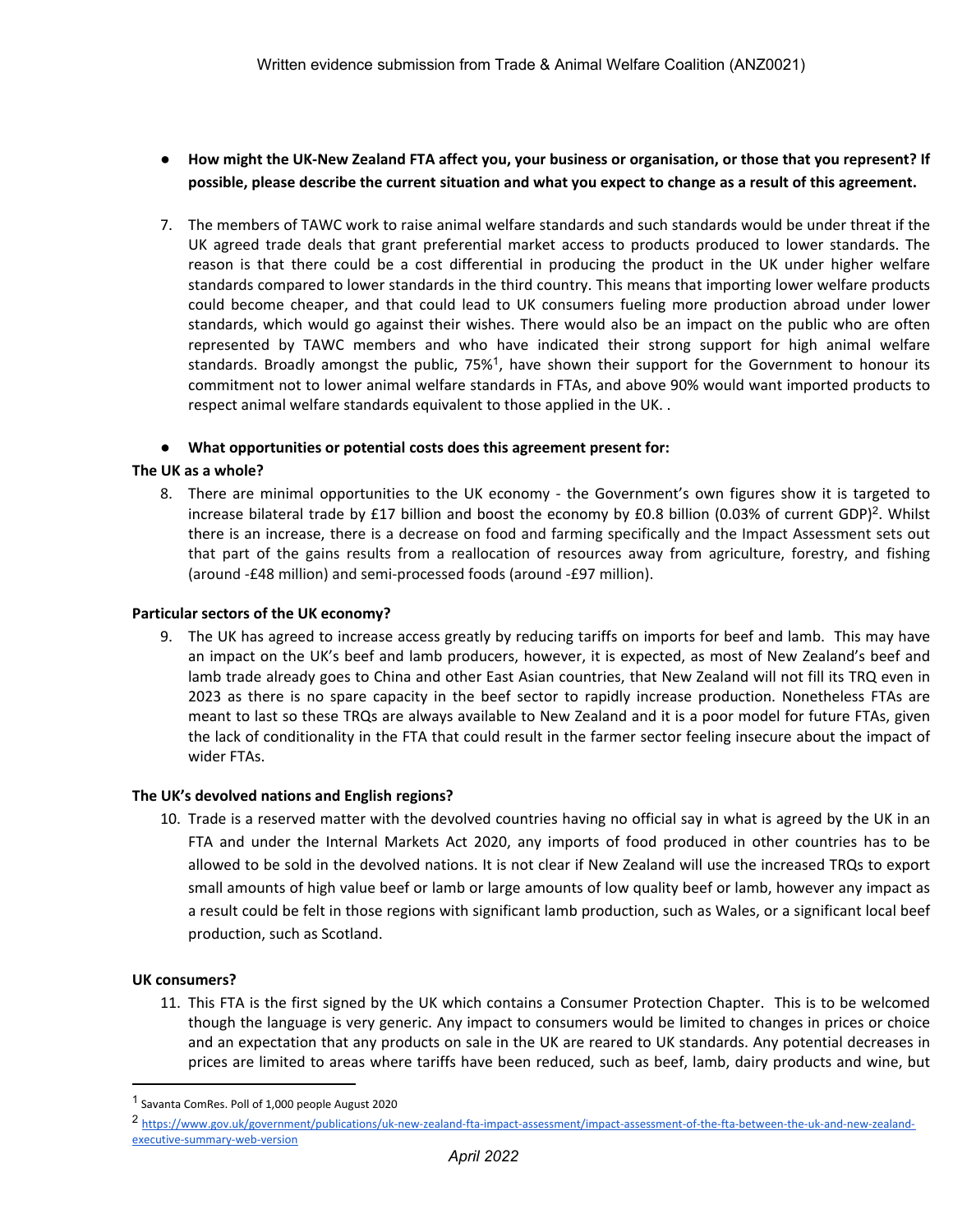only where those tariffs keep prices high and only if those tariff price reductions are passed on to the consumer.

- **Are there any opportunities which have been missed, or could have been taken further?**
- 12. World Animal Protection's Animal Protection Index has rated New Zealand 'C' (ratings are A G with A being the highest) for animal welfare in general and 'C' specifically for farm animal welfare standards, compared to the UK ratings of 'B' and 'D' respectively<sup>3</sup>. Therefore, the UK has similar legal animal welfare standards to New Zealand with issues like the ending of conventional battery cages in both countries and the ban on live export of farm animals for slaughter implemented in New Zealand and currently being legislated in Great Britain. So there were real opportunities for the UK and New Zealand to agree on a model FTA on animal welfare standards. Both New Zealand and the UK had safeguarding animal welfare standards as an objective and language was agreed in the Animal Welfare Chapter that outcome measurement rather than input standards was the best way of achieving equivalence. Therefore it would have been positive to include explicit equivalency language on animal welfare standards rather than the implicit difference that it made between standards on egg products in the Australian and New Zealand FTAs, granting preferential access to egg products only where equivalency was attained.
- Has the Government got the right balance overall in terms of any trade-offs it has made, and how do you **expect these will affect you, your business or organisation, or those you represent**?
- 13. The Government managed to achieve a better balance on animal welfare than it did in UK-Australia, particularly around safeguarding UK's animal health standards and its labelling standards but it failed to achieve the breakthrough on setting out explicit language on equivalence in animal welfare standards that both countries wanted to achieve. Therefore the trade-offs have been limited and will not make a big difference to our members who are more concerned about the broad direction of UK FTAs when it comes to countries with significantly lower standards.

# How well has the Government communicated its progress in negotiations - and how much has it listened to **stakeholders during those negotiations?**

- 14. There has been no mechanism for TAWC to respond to the DIT during negotiations and communication generally has been very limited and not seeking input. Some of our members have gained more information from their partner organisations in New Zealand rather than DIT in the UK.
- 15. TAWC does not feel the Government asked for stakeholders' views as they negotiated and they did not make any announcements on progress or provide much in the way of updates. Some of our members work in the EU and U.S where there are civil society group forums and information is given to those groups whereas there is no such structure in the UK.
- **How well has the Government communicated the likely impacts of this agreement for you, your business or organisation, or those you represent?**
- 16. The Government has not communicated the likely impacts of this agreement to our members and has not touched on the opportunities or the negatives. The Government communications only emphasised the benefits and did not look at any negative impacts.

<sup>3</sup> <https://api.worldanimalprotection.org/>